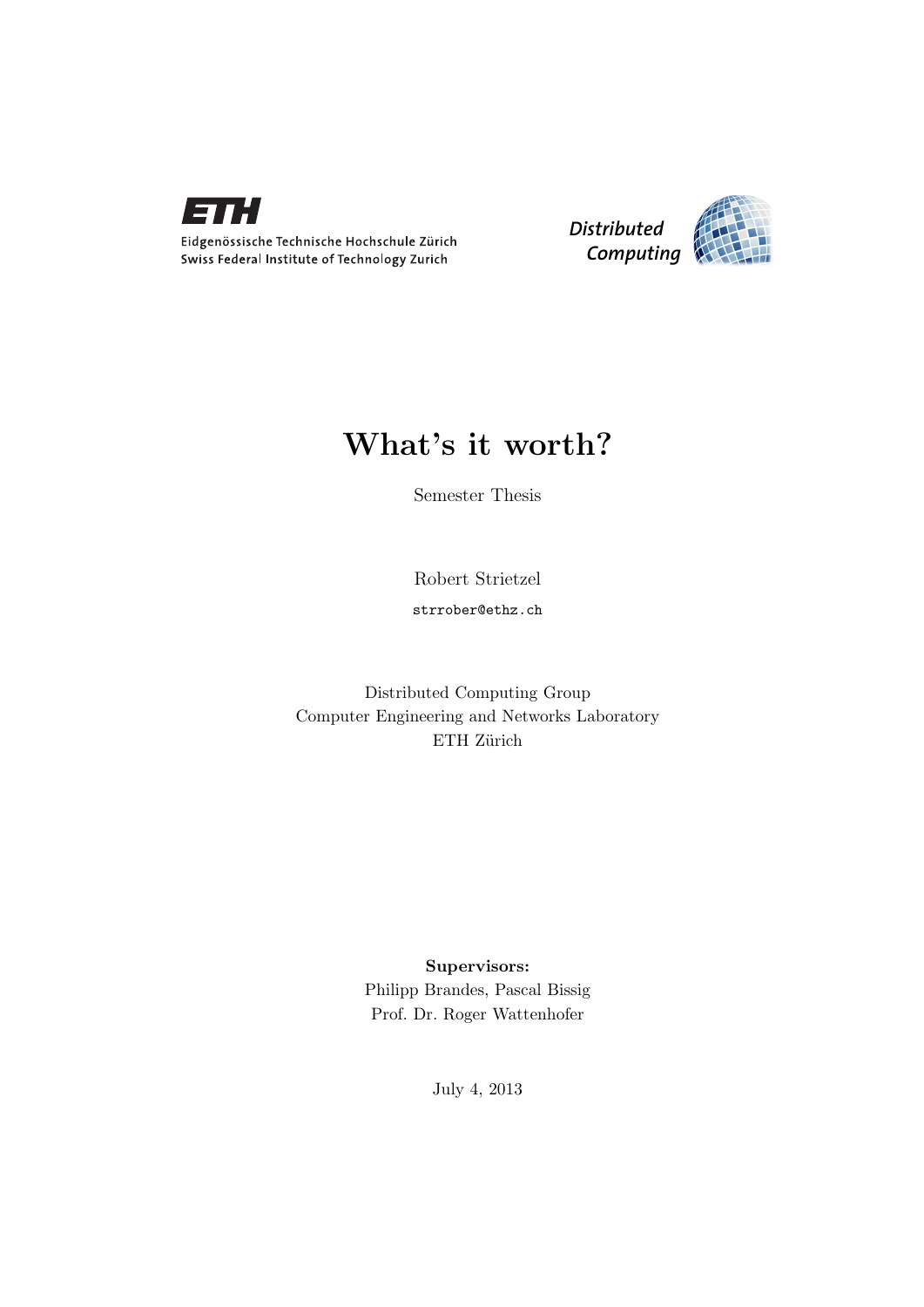# **Contents**

| $\mathbf{1}$ |                           | Introduction                                                                     | 1              |  |  |  |  |
|--------------|---------------------------|----------------------------------------------------------------------------------|----------------|--|--|--|--|
| $\bf{2}$     |                           | <b>Related Work</b>                                                              | $\overline{2}$ |  |  |  |  |
| 3            | Fetching the data         |                                                                                  |                |  |  |  |  |
|              | 3.1                       |                                                                                  | $\overline{4}$ |  |  |  |  |
|              | 3.2                       | Extracting useful information $\ldots \ldots \ldots \ldots \ldots \ldots \ldots$ | $\overline{4}$ |  |  |  |  |
|              | 3.3                       |                                                                                  | 5              |  |  |  |  |
| 4            | <b>Creating the Model</b> |                                                                                  |                |  |  |  |  |
|              | 4.1                       |                                                                                  | $\overline{7}$ |  |  |  |  |
|              |                           | 4.1.1<br><b>Size</b>                                                             | 8              |  |  |  |  |
|              |                           | 4.1.2                                                                            | 9              |  |  |  |  |
|              |                           | 4.1.3                                                                            | 11             |  |  |  |  |
|              |                           | 4.1.4<br><b>Floor</b>                                                            | 13             |  |  |  |  |
|              |                           | 4.1.5                                                                            | 13             |  |  |  |  |
| 4.2          |                           |                                                                                  | 16             |  |  |  |  |
|              |                           | 4.2.1                                                                            | 16             |  |  |  |  |
|              |                           | 4.2.2                                                                            | 16             |  |  |  |  |
|              | 4.3                       |                                                                                  | 17             |  |  |  |  |
| 5            | <b>Results</b>            |                                                                                  |                |  |  |  |  |
|              | <b>Bibliography</b>       |                                                                                  |                |  |  |  |  |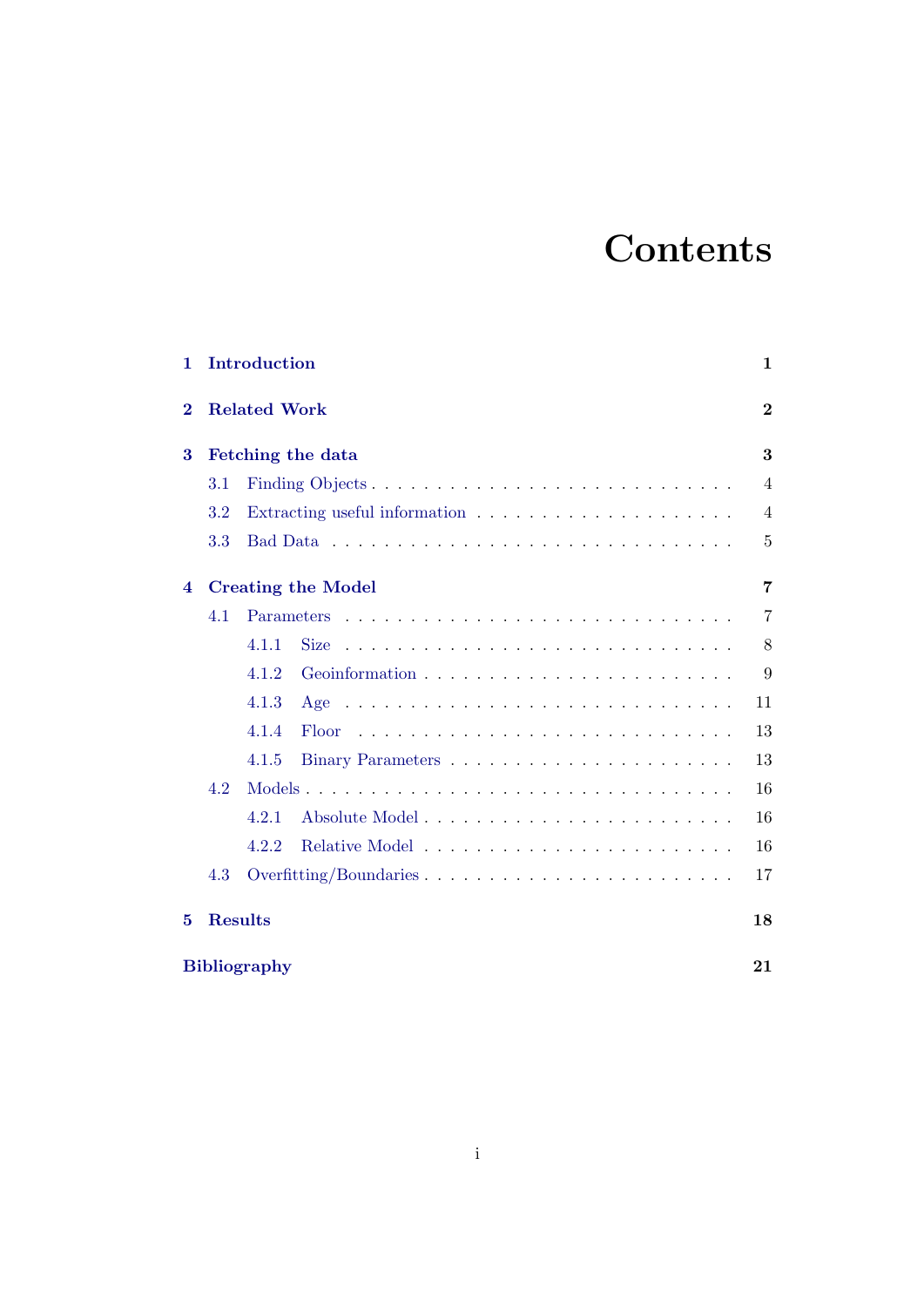## CHAPTER<sub>1</sub> Introduction

<span id="page-2-0"></span>Finding an apartment today is easier than ever. Instead of looking on the streets or canvass different estate agents we can just go online and start searching for something suitable in the thousands of offers on different websites. After a while you may get an idea, which one might be a good offer and which one is not, however as every apartment is different it is hard to compare them. There are many factors which influence the price of a house or a flat, such as the size, location or age.

First of all it is a market which is driven by demand and supply. The prices in areas with high demand and limited supply, for example in city centres, are much higher than in areas with low demand and high supply. Apart from the location there are many other factors the price depends on. Houses are therefore a very heterogeneous good. The price of a commodity is then a function of all these factors. This is called hedonic pricing[\[1\]](#page-22-1).

Estimating the composition of the price has been a topic of interest for many researchers and businesses. This information is valuable for property owners and real estate companies because they wish to know for which price they can rent out their property. On the other hand this information is also valuable for people searching for a flat to be able to check whether the price is justified. A third group are researchers in the economic and social sciences as societal values and developments can be derived from such information.

This semester thesis attempts to model this composition and the value of its different parameters for Switzerland using offers, which are publicly available in the Internet.

First all offers from a large platform for flat renting are fetched. Afterwards these offers are searched for any information which can have an influence on the price of this offer. If a piece of information has a sufficient frequency to be statistically relevant it is used as a 'feature'. In a next step the value of these features are computed using different models. Finally these models and values are assessed.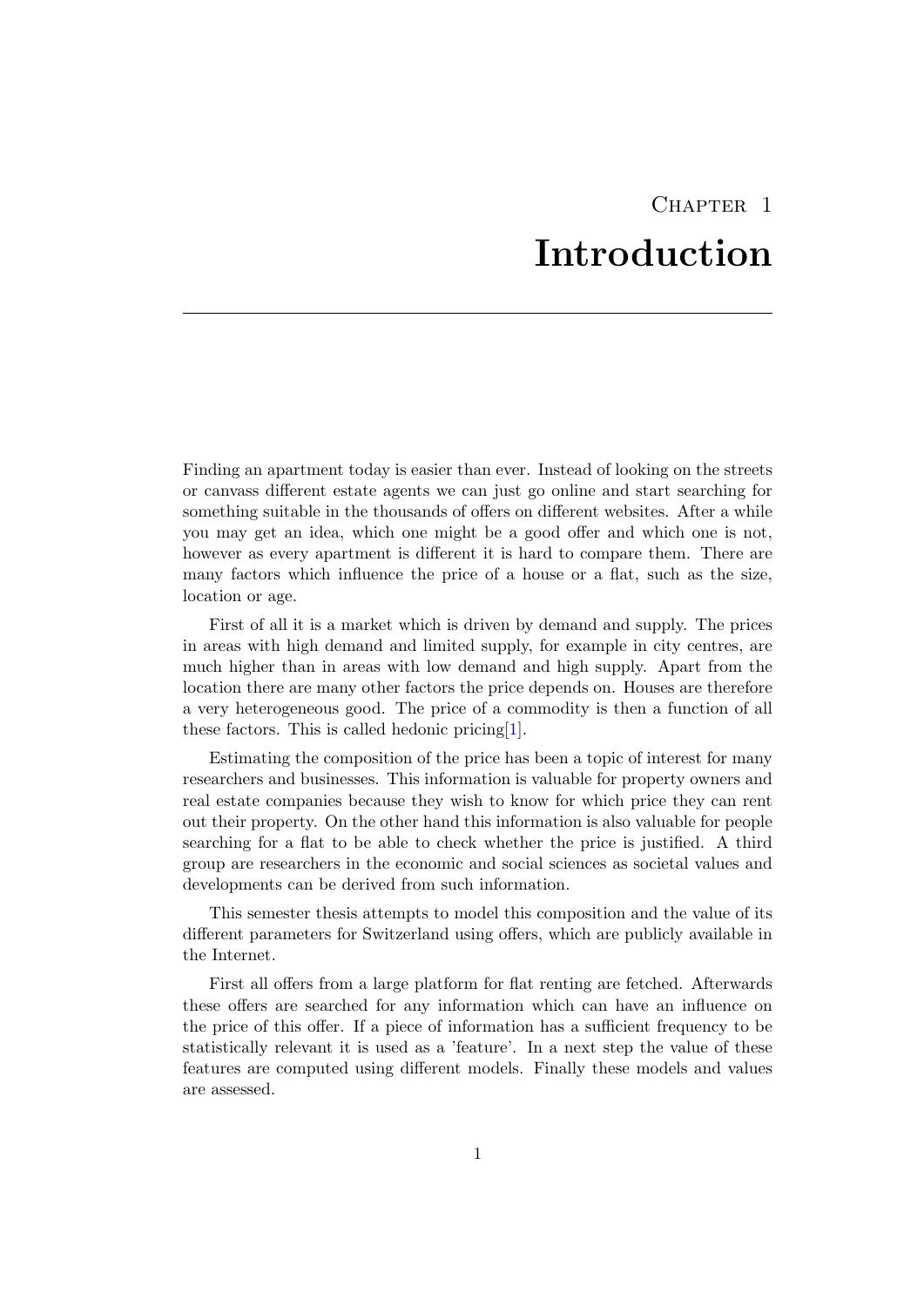## CHAPTER<sub>2</sub> Related Work

<span id="page-3-0"></span>A lot of research has been made on the prices of real estate and private rented sector. However, these studies and articles focus on smaller regions or cities, such as Hong Kong [\[2\]](#page-22-2), Bordeaux [\[3\]](#page-22-3), Tokyo [\[4\]](#page-22-4) or Los Angeles [\[5\]](#page-22-5). The price was hereby always modelled using the hedonic approach with different parameters. To fit the data in the model usually the Linear Least Squares Regression was used. One article however compared different algorithms and could achieve slightly better results using a spatial autoregressive error model which takes regional dependencies into account.

The Linear Least Squares Regression implies that each parameter has an absolute price. This assumption shall be scrutinized in this paper by comparing it with a model in which the prices of the parameters are location-dependent.

Essentially two types of parameters can be distinguished. The first group are parameters based on the location of the object. This can for instance include distances to the city centre, to the next train station or the next supermarket as well as properties of the neighbourhood such as the air quality. The second group of parameters are properties of the flat itself. Important ones are usually the size and the floor of the flat followed by the facilities which differ significantly amongst different areas. In Tokyo for example an important factor is whether the house is build of reinforced concrete[\[4\]](#page-22-4) whereas in Bordeaux balconies and the number of bathrooms are important[\[3\]](#page-22-3).

As these studies all cover a rather small area, their sample size is also rather small, ranging from 150 to 1000 samples. This thesis however tries to find a model which is more general and covers a whole country. To be able to take regional differences into account as well, a greater number of samples is needed.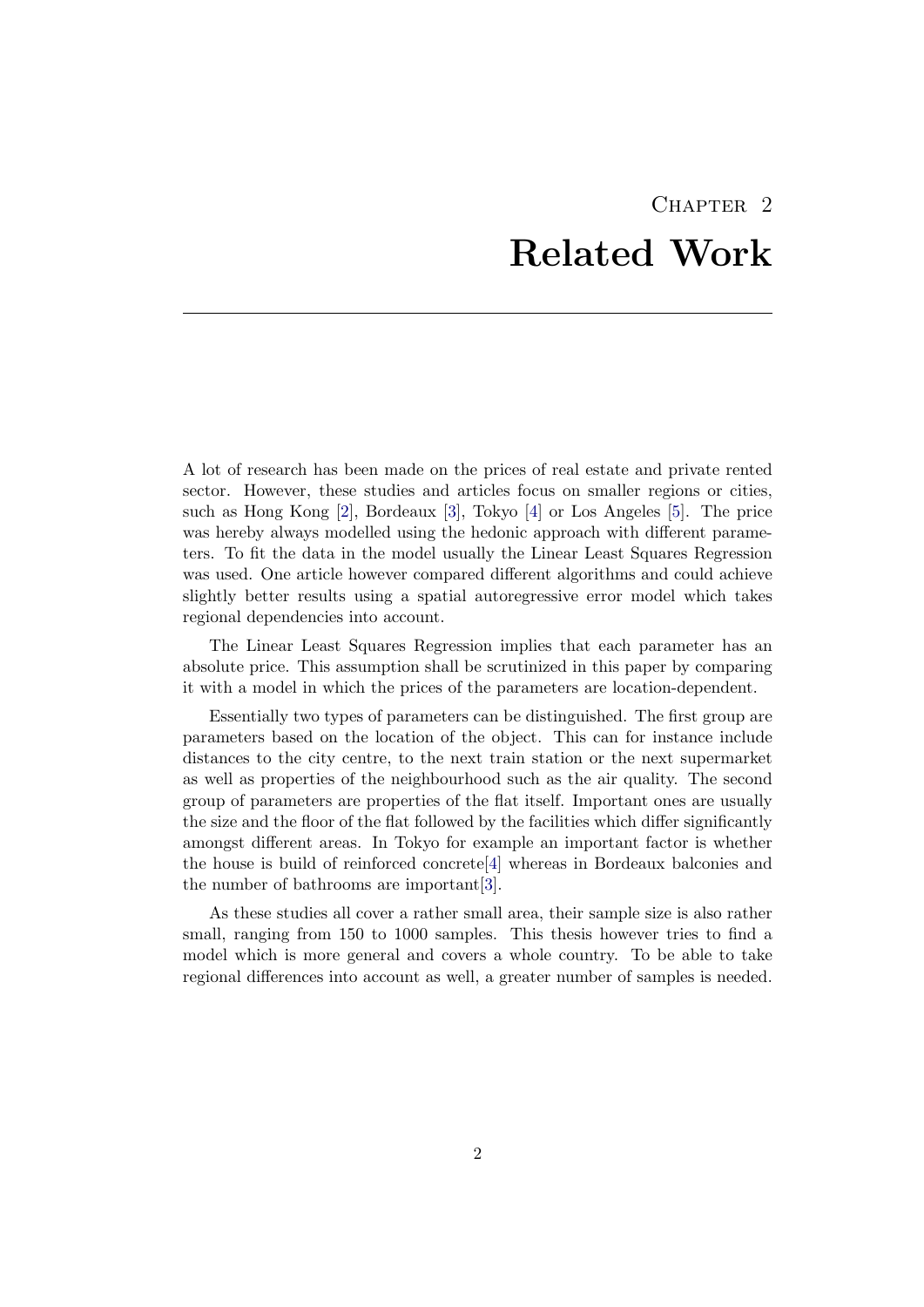# <span id="page-4-0"></span>CHAPTER<sub>3</sub> Fetching the data

Renting contracts are not publicly viewable and there is no public database which contains prices and features of all flats in Switzerland. What can be found are offers for flats which are advertised for renting. These advertisements can be found at different locations: Signs on the street, public pin-boards, realestate agents or in the internet. To be able to achieve robust results using regression methods a big dataset is required as there is a great variety of possible combinations of attributes, especially if the location is seen as an attribute as well.

This is only achievable using the offers from internet portals. Fortunately there are a few websites with several thousand offers for apartments. For Switzer-land these are Comparis<sup>[1](#page-4-1)</sup>, Homegate<sup>[2](#page-4-2)</sup> and Immoscout24<sup>[3](#page-4-3)</sup> The database of theses websites is not public and there is also no public API to retrieve the offers. The obvious way therefore is to scan one or more of these website and extract the offers from the HTML pages.

For this thesis data from Immoscout24 was used since this is one of the portals with the highest number of objects and it does not forbid crawling the website.

Crawling Websites is fairly simple today as several libraries and packages for different programming languages exist to simplify the process. For this project the Python library Scrapy  $4$  was used. It is capable of queuing requests and pause a certain time between them because a large number of request in a short time can be seen as a denial of service attack.

<span id="page-4-2"></span><span id="page-4-1"></span><sup>1</sup> <https://www.comparis.ch/immobilien/default.aspx>

 $^{2}$ <http://www.homegate.ch/>

<span id="page-4-3"></span> $^3$ <http://www.immoscout24.ch>

<span id="page-4-4"></span><sup>4</sup> <http://doc.scrapy.org/en/0.16/>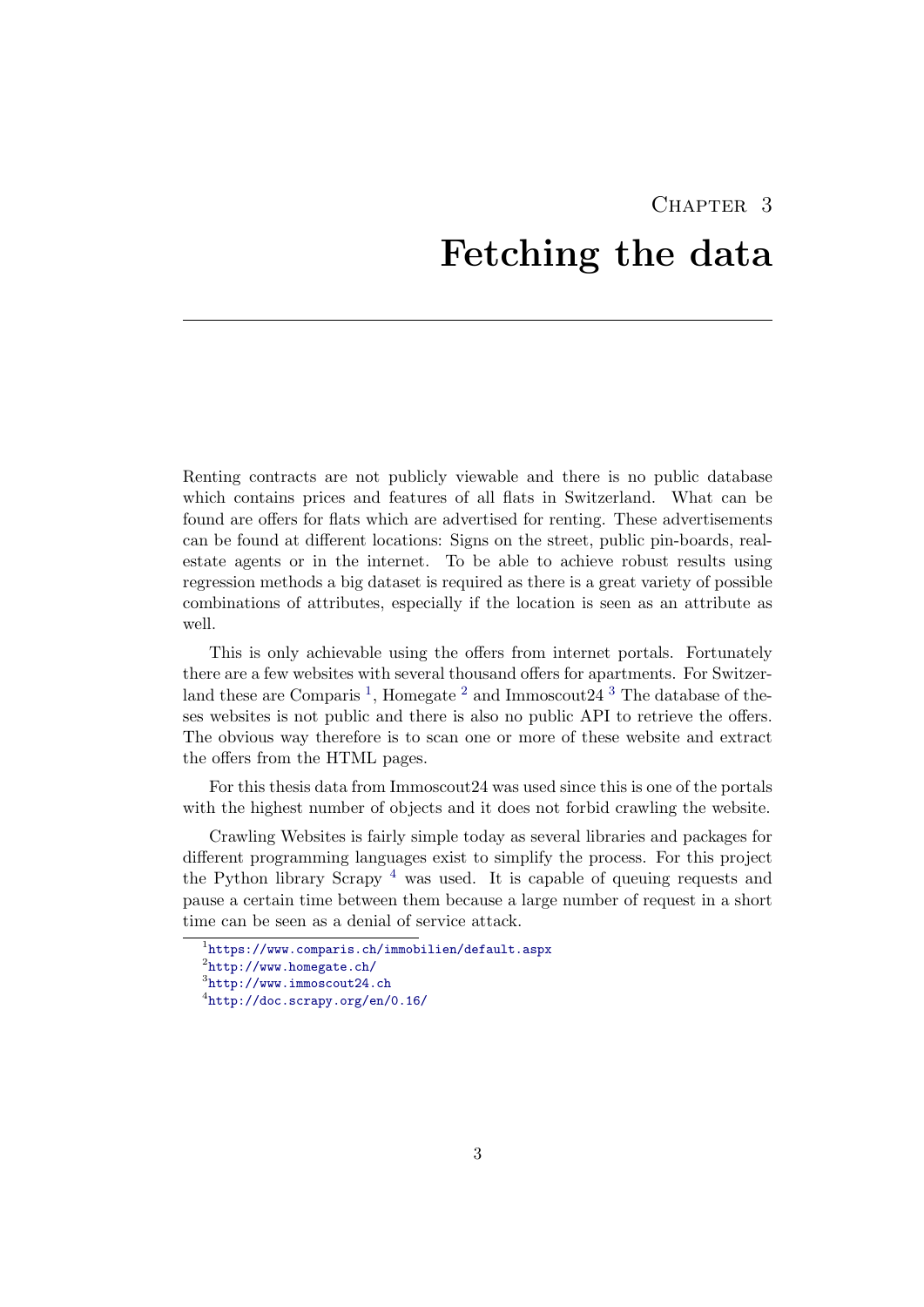### <span id="page-5-0"></span>3.1 Finding Objects

Each Object can be fetched by using the ObjectID. Unfortunately this number is not simply counting up so we could loop over all numbers. Therefore it is necessary to extract these IDs from an object listing. As it is not possible to list all objects in Switzerland an iteration through the cantons, which is the highest level available, needs to be done. Normally only 30 items are displayed on each page, which leads to a high number of request by iterating through all pages of a canton. Conveniently the number of items on a page can be increased by adding a cookie to the request which leads to a significantly reduced amount of requests.

### <span id="page-5-1"></span>3.2 Extracting useful information

The information about the offer is just a small part of the HTML-Page, which was downloaded. It is therefore necessary to find and extract the pieces of information we are interested in and eliminate layout and formatting of this part.

Some features such as the price, the size and the address of an object are always at the same location of the website. This data can therefore be easily gathered using the XPATH <sup>[5](#page-5-2)</sup>, which uniquely defines a content element on a website.

This is however not the case for most of the other features of a flat, such as balconies, parking space and other elements of the interior. This information can either be found in the standardized list the portal provides or in the text description. In this case a more flexible way of gathering information is necessary. The fact that normally nobody writes down features, which are not available, makes this easy as we only need to search whether certain features such as 'balcony' or 'dishwasher' occur somewhere in the text. However, this only works to determine whether a certain feature exists or not. The amount of this item (e.g. the number of balconies) and whether this item costs extra (this is often the case for garages or parking space) cannot be determined as easily.

We only want to gather features, which are statistically relevant. Thus the first step is to analyse which words appear how often in the offers. An extract of this list, sorted by the number of occurrences in descending order is shown in Figure [3.1.](#page-6-1) In a second step the words, which actually contain a feature of a flat need to be separated from the words which are not useful.

<span id="page-5-2"></span><sup>5</sup> <http://www.w3.org/TR/xpath>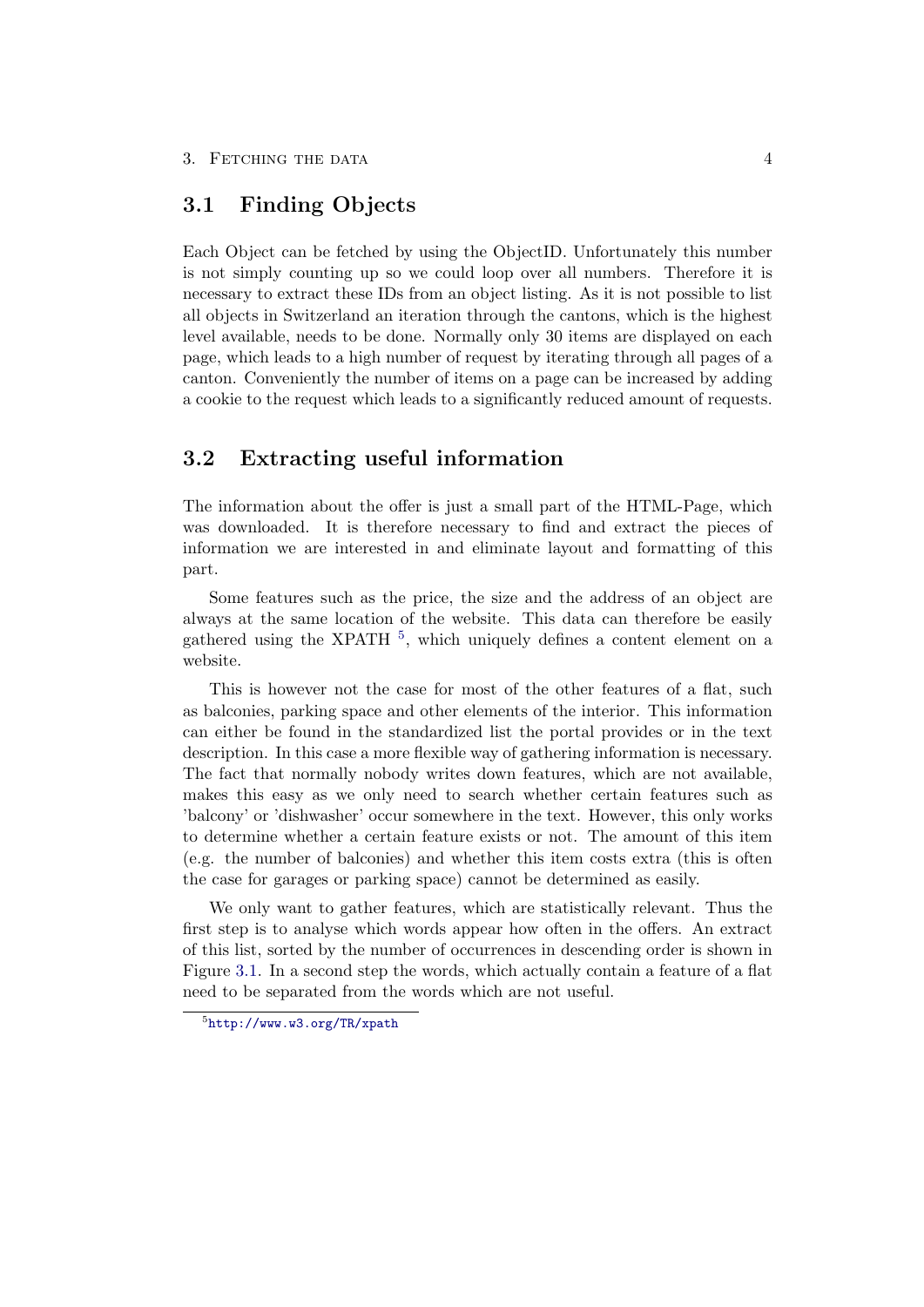

<span id="page-6-1"></span>Figure 3.1: Frequency of words in the description of offers

### <span id="page-6-0"></span>3.3 Bad Data

When fetching data automated from the internet it is inevitable that some objects violate the predefined pattern or have incomplete or wrong information supplied. These object can distort the results of the analysis dramatically. This is mainly caused by the fact that the price level of an area is based on the surrounding offers which means that one wrong offer can bias the price level of a whole area. Finding and eliminating these objects is therefore important to obtain meaningful results. Basically there are two types of objects which must be eliminated:

The first type are objects where not enough data is supplied. There are several offers with price 'on request' which naturally cannot be used in the model. As seen before the location and the size are also crucial parameters and objects not containing one of them can therefore not be used. The Google API is however very flexible, hence also incomplete addresses may be used as long as they can be tracked to geographic coordinates by the API.

The second type are object with obviously wrong information. The most common case is that the price is not given per month, which is the standard on all big property portals but per week, day or year. Another commonly mistakenly used field is the size. Here again it makes sense to use the price per squaremeter as filtering variable because first the spread between a small and big flat can be higher than the difference between monthly and weekly price and secondly because we can combine the two mistakes to a common exclusion criteria. Of course it is not possible to filter all incorrect offers with this method but at least the ones with the highest influence on the model can be eliminated. After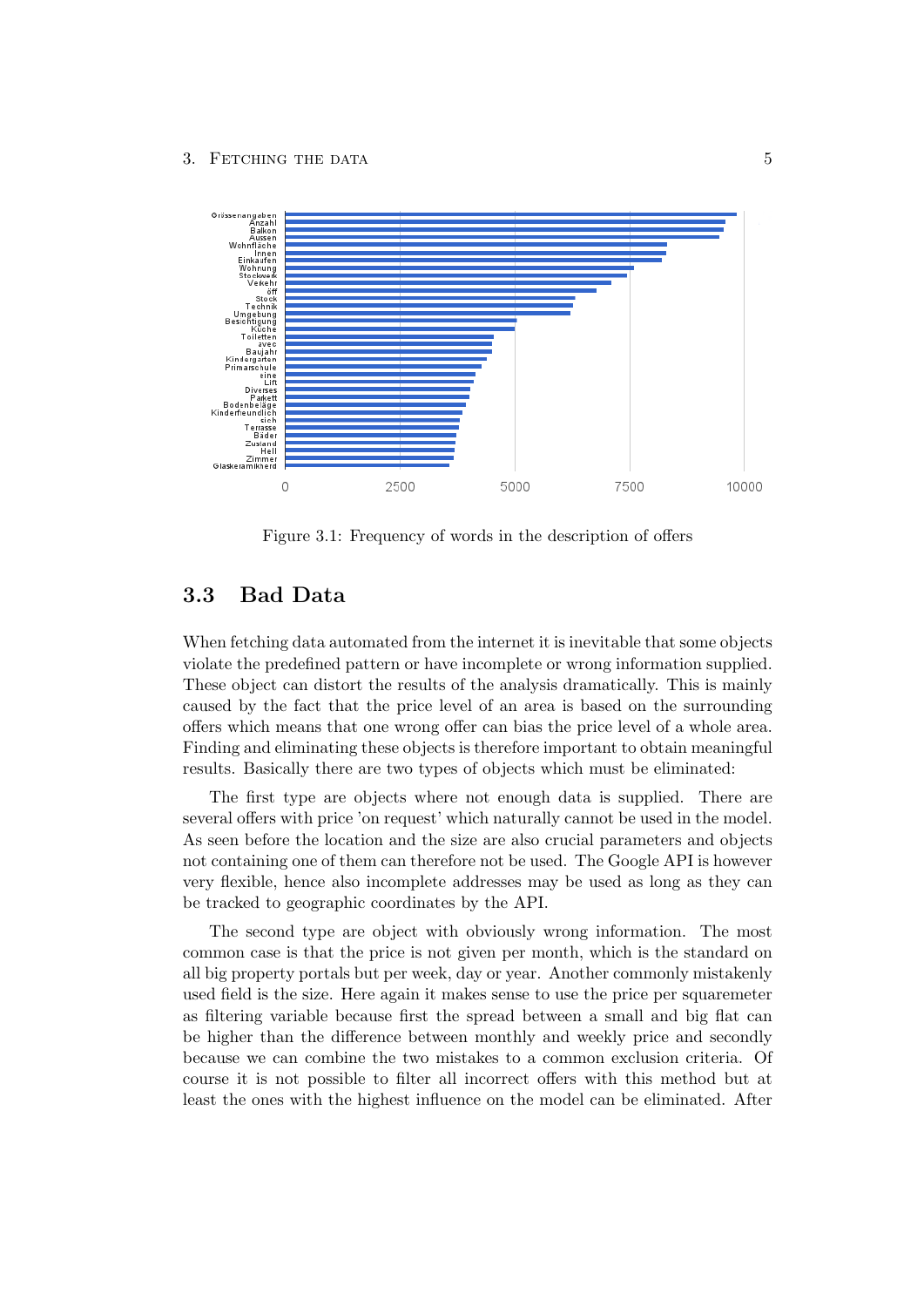#### 3. FETCHING THE DATA  $6$

manual examination of offers with very high or very low price per squaremeter the flats with a squaremeterprice below  $6CHF/m^2$  or above  $120CHF/m^2$  are always mistakes and can therefore be excluded.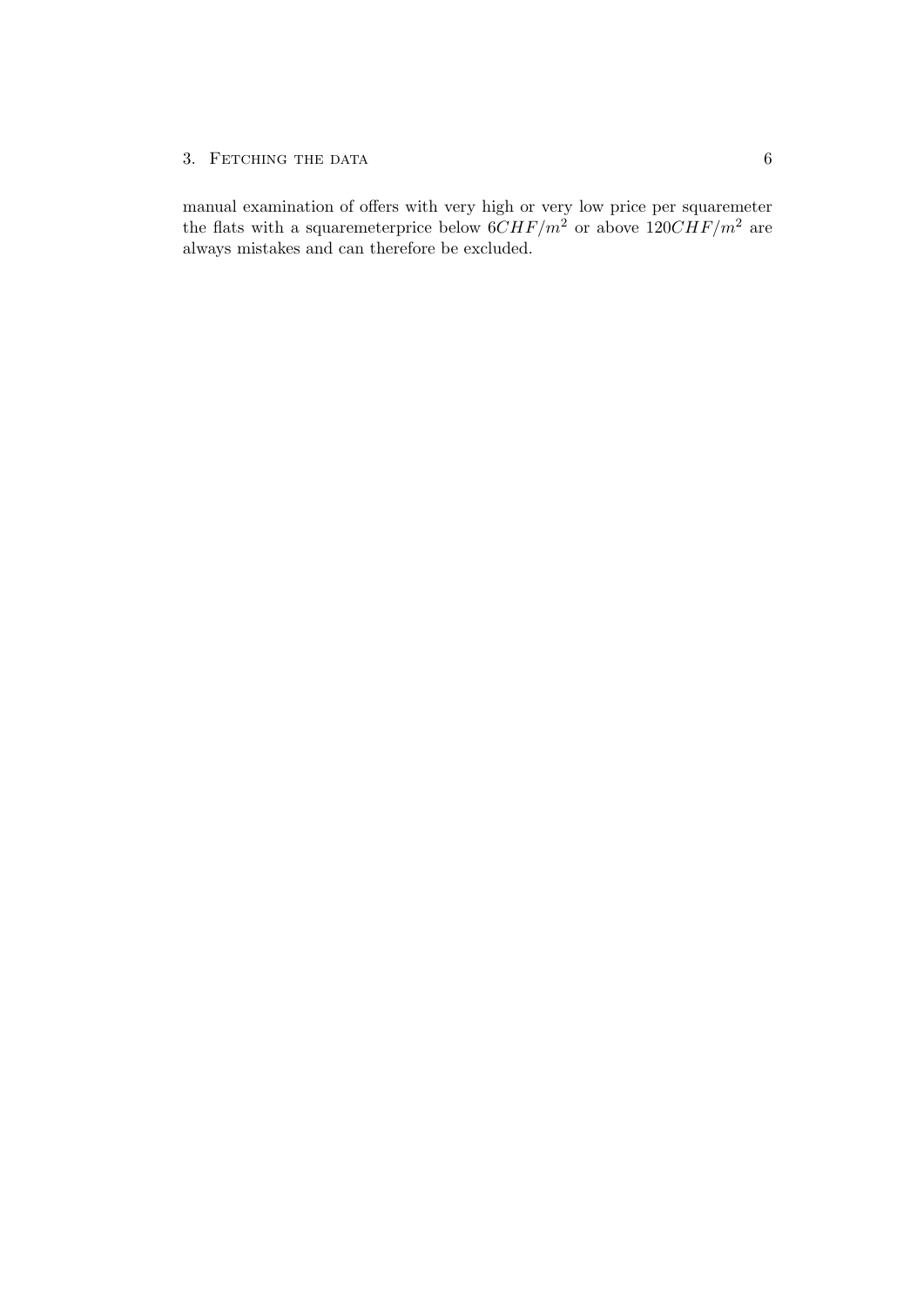# <span id="page-8-0"></span>CHAPTER<sub>4</sub> Creating the Model

As previously mentioned, the flat as a heterogeneous good includes numerous implicit features. The price of the flat can then be written as a function of these features. The simplest function, which also is the standard for hedonic pricing, is the sum of the features. Different features possess different values. Thus, every addend has a coefficient describing this value. These values can then calculated based on the statistical data using numerical methods. Before composing this function the different parameters which have an influence on the price and their properties should be considered.

### <span id="page-8-1"></span>4.1 Parameters

Generally every piece of information from an offer, which has an influence on the price, can be seen as a parameter of the function describing the total price of a flat.

There are different types of parameters. The simplest type is a binary parameter. This means that a feature, for example a lift or a dishwasher, is either existent or not.

The second type is a simple numeric parameter. Examples are the size and the year the flat was build. For these parameters a function needs to be found, which maps the change of the parameter to a change in the price. Alternatively values of this parameter can be grouped and then these groups can be handled as binary parameters.

Finally there is the location as a more complex parameter. The location is given as an address which can not be used in a mathematical model without preprocessing. For this parameter methods need to be found to convert the address to a single numeric value which can be used in the model.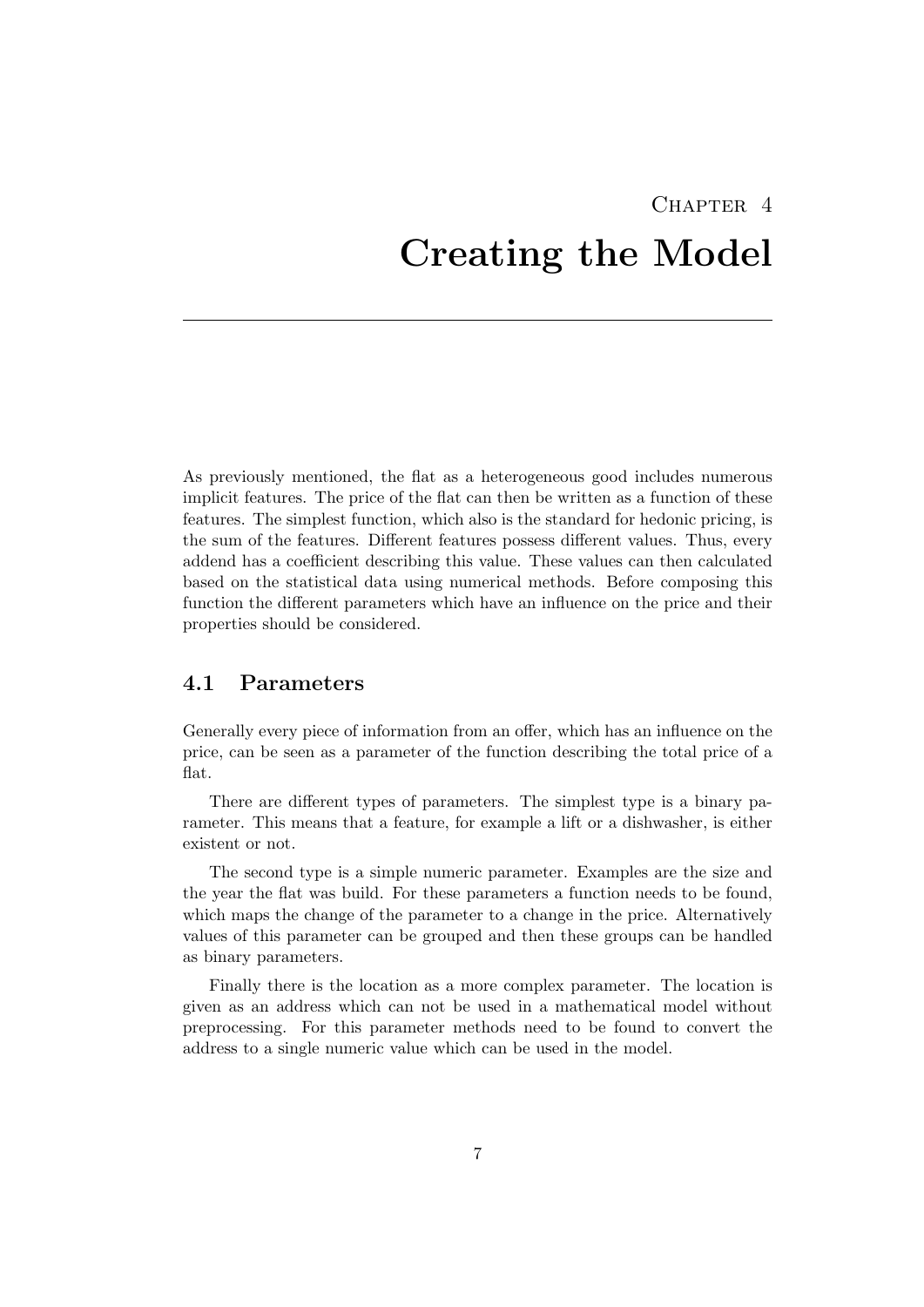#### <span id="page-9-0"></span>4.1.1 Size

The size of a flat is one of the first filters available on every real estate portal. The size therefore seems to be an important feature of a flat or house.

In previous studies there were two different approaches to model the relationship between the size and the price of flat. Most model the size in a linear manner meaning that the share of the final price, which is solely based on the size of the flat, is twice as high if the size is doubled. Other work used a logarithmic approach for this relationship. This means that the added value for added space is not fixed but decreases with rising size.

To determine which model fits to flats in Switzerland the relationship between the size and the price of the flats is plotted in Figure [4.1](#page-9-1) in green. The trend that with rising size the price increases is already visible but as this is not the only important factor the spread is quite high.

Better results can be achieved by only selecting offers for a specific region to reduce price differences between them. Zurich is well known for its high flat prices and can thus be taken as one example. The red dots in Figure [4.1](#page-9-1) are the offers located in Zurich. In this case a linear correlation seems to fit well to the points and the spread is significantly lower. A decrease in the slope with rising size cannot be confirmed.



<span id="page-9-1"></span>Figure 4.1: Price of flats in Zurich compared to Switzerland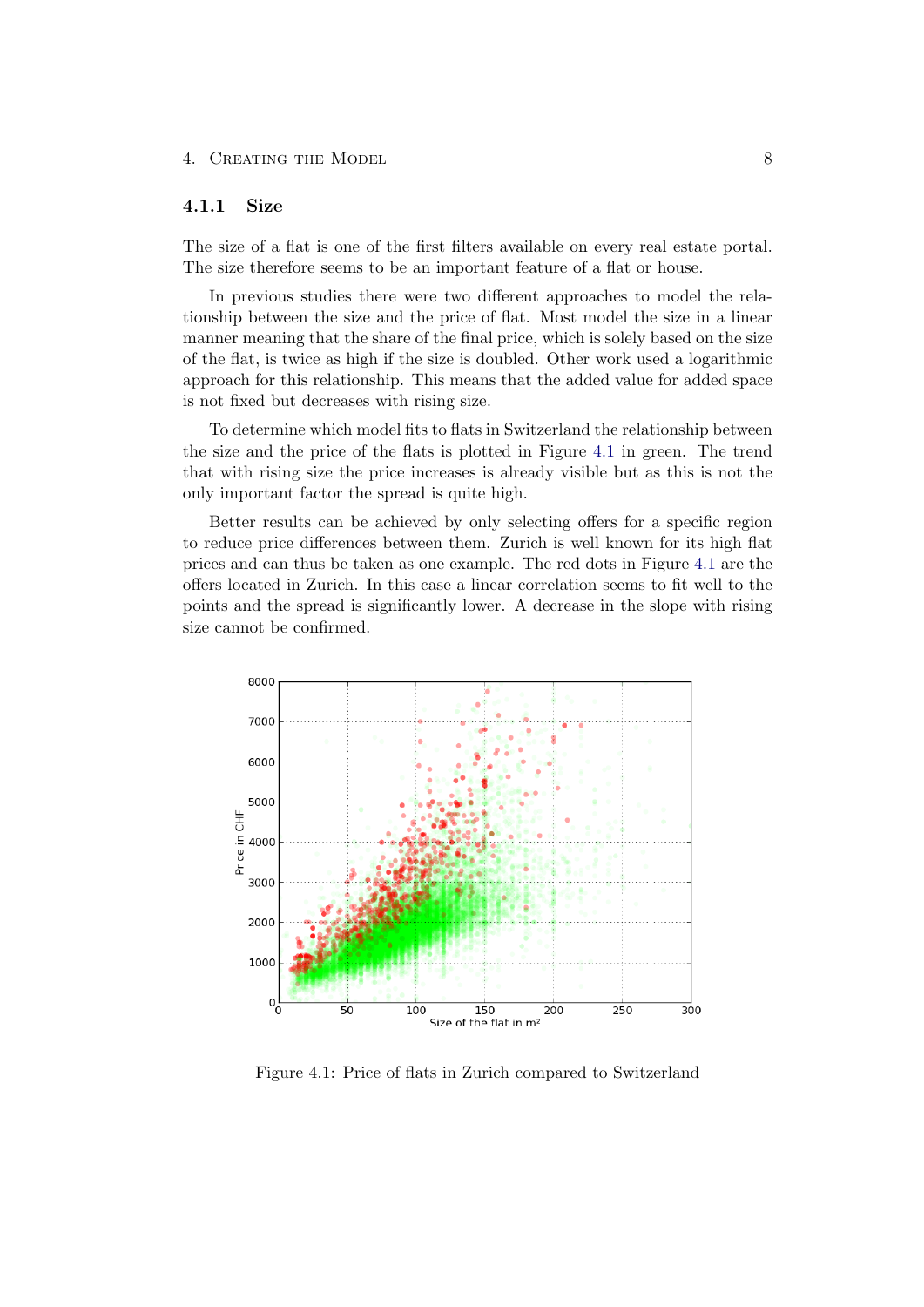#### <span id="page-10-0"></span>4.1.2 Geoinformation

It is commonly known that a flat in the centre of a city is much more expensive than a comparable flat in the countryside. The location is therefore one of the factors with the highest influence. The plain address as string however contains no direct information about the value of this location. A first approach to verify the assumption of the value of the location to use the postcode to distinguish between high- and low-price areas. In figure [4.1](#page-9-1) all offers which are located in the postal code areas of the city of Zurich are coloured red whereas all others are green for different sizes of the flat. It is observable, that flats in Zurich are almost twice as expensive as the average regardless of the size.

Also visible in Figure [4.1](#page-9-1) is that the price in an area rises approximately linear with the size of the flat. It is therefore more feasible to use the price per squaremeter as an indicator for the price level of an area.

As postcodes comprise quite large areas and thus can contain also different price levels a more accurate estimation for price areas is needed. For this the precise position of the object is required first. Several APIs are available to convert an address to geographic coordinates. In a small number of samples the Google Geocoding  $API<sup>1</sup>$  $API<sup>1</sup>$  $API<sup>1</sup>$  could map the most addresses to the right coordinates and was therefore used for this thesis.

The next step is to determine the price level of certain areas. The easiest way would be to define a grid with a certain block size and find the average price levels for every frame of the grid based on the objects in this area. The problem with this approach however is that houses, especially in Switzerland, are very unevenly distributed over the country. This would result in many frames with no or only a few objects and some frames with a very high number of objects, where also large price level differences inside of this frame are possible.

In order to obtain a meaningful price level for a location rather a certain number of the closest objects should be used regardless of their distance to this location. Again a trade off between the resolution of the price areas and a good average of an area has to be found by choosing an adequate number of surrounding objects for the calculation of the average price level at this location.

The optimal number of surrounding objects can be found by comparing the average absolute difference between the real price per squaremeter and the average price per squaremeter based on each number of neighbours. The result is visualized in Figure [4.2](#page-11-0) The number for which this average difference is minimal is the optimum. In our dataset with around 20000 entries this optimal number is 27.

<span id="page-10-1"></span> $^{\rm 1}$ <https://developers.google.com/maps/documentation/geocoding/?hl=en>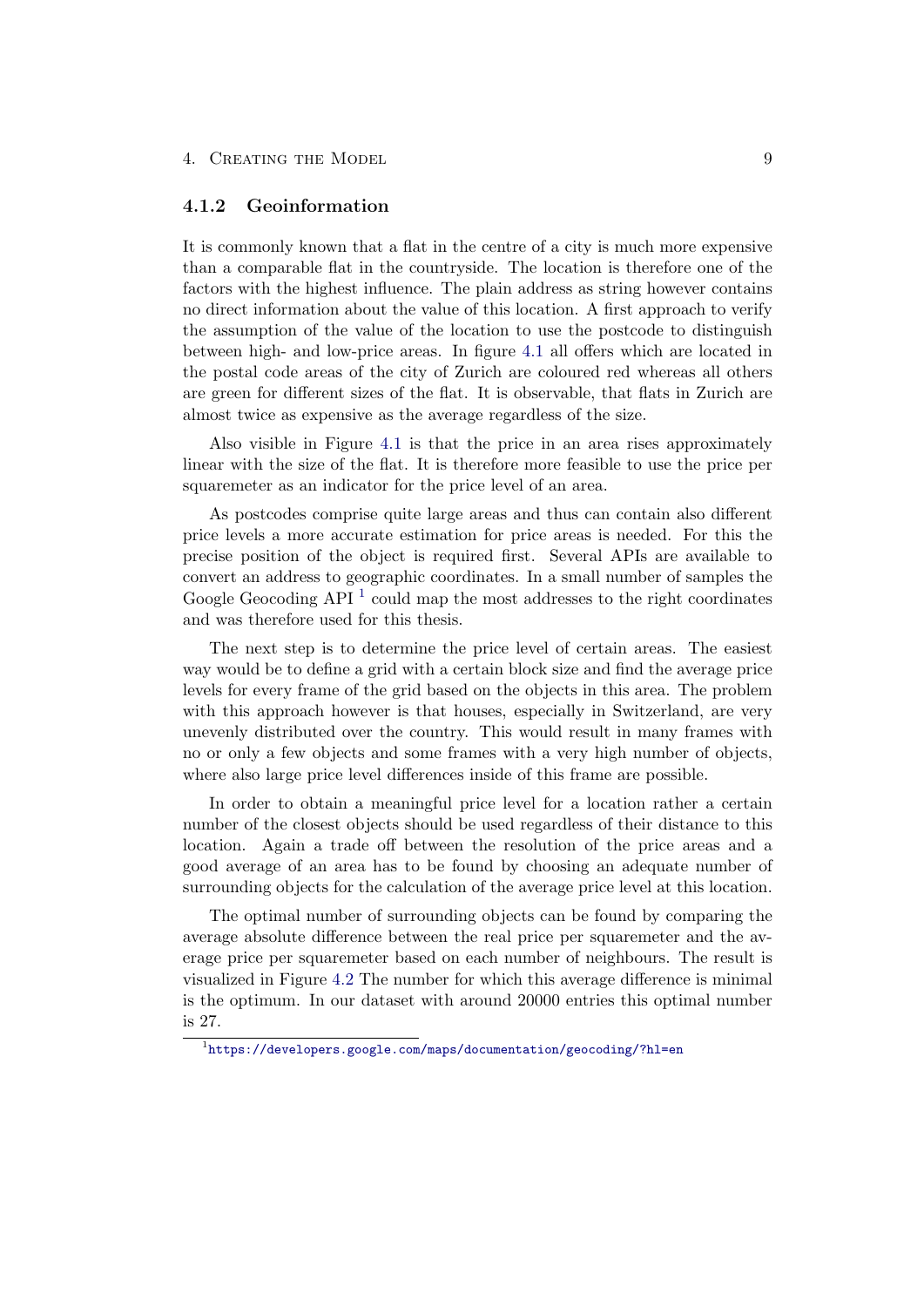

<span id="page-11-0"></span>Figure 4.2: Price level in Switzerland

In Figure [4.3](#page-11-1) the price levels of all objects are plotted on their geographic position. The big cities of Switzerland as well as the unequal geographic distribution are clearly visible.



<span id="page-11-1"></span>Figure 4.3: Price level in Switzerland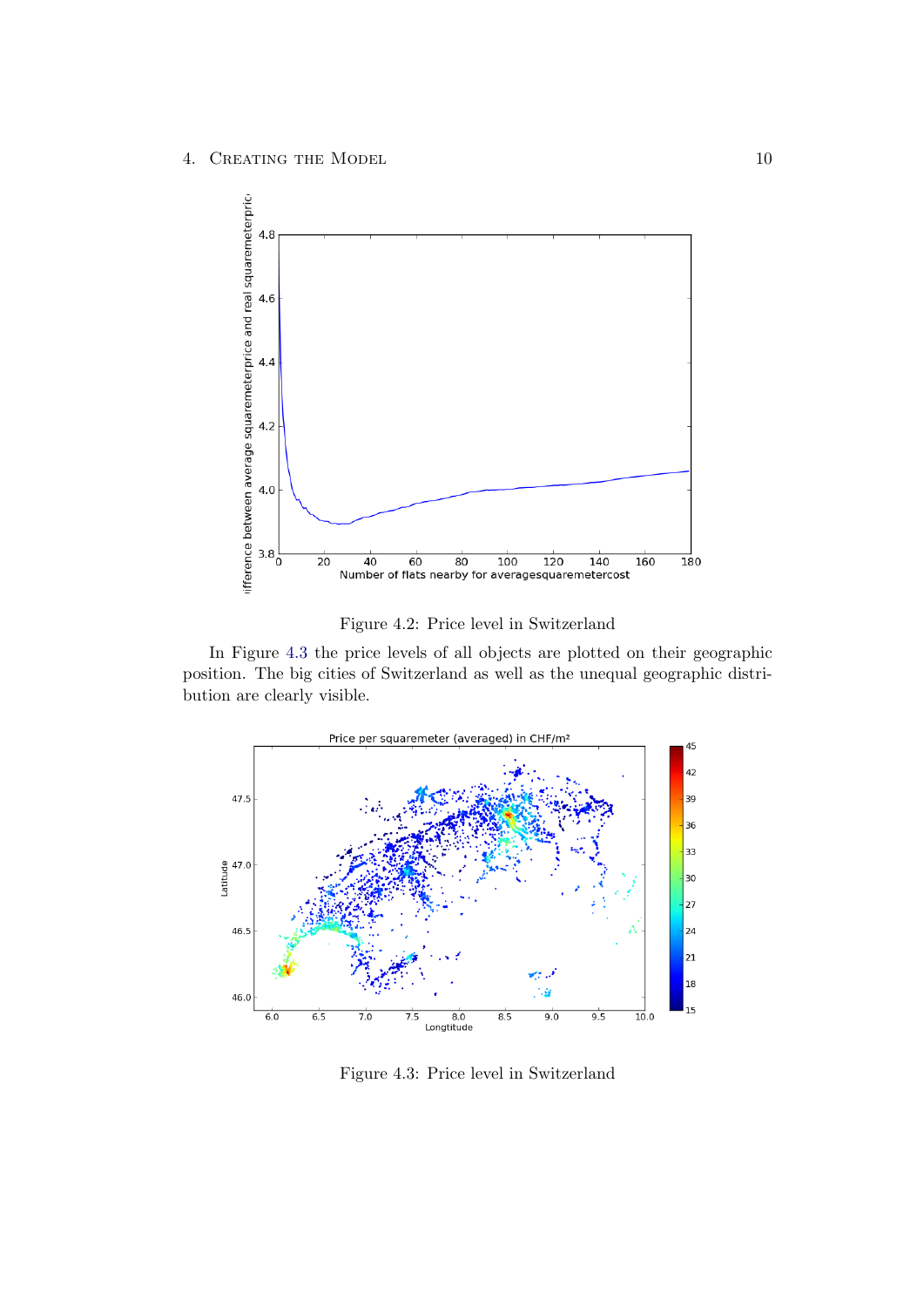#### <span id="page-12-0"></span>4.1.3 Age

Intuitively the newest flats are the most expensive ones. However there is no linear trend that the value decreases with increasing age as visible in Figure [4.4](#page-13-0) and [4.5.](#page-13-1) In these plots the difference between the real price and the product of size and the above calculated price per squaremeter in this area is calculated for every offer of the respective year. The box contains the middle 50 percent of the data and the line in the box represents the median of them. The whiskers show the total range of the data. In Figure [4.4](#page-13-0) an extract of the first 53 years are shown. In Figure [4.5](#page-13-1) the age is aggregated in groups of 5 years in order to show a wider range of years and have more significant boxes at higher ages where less samples exist.

One way to handle this non-linear age dependency would be to fit a curve in the graph and add this function to the optimization. This only works well if there is no or only little influence from other parameters. This is not the case with our model though. Many parameters are heavily age-dependent, for a example Minergie houses are mostly very new and flats with parquet flooring tend to be older ones. If these parameters are added the shape of the graph might change. Another problem with this approach is as noted before that the number of samples is decreases strongly with higher age.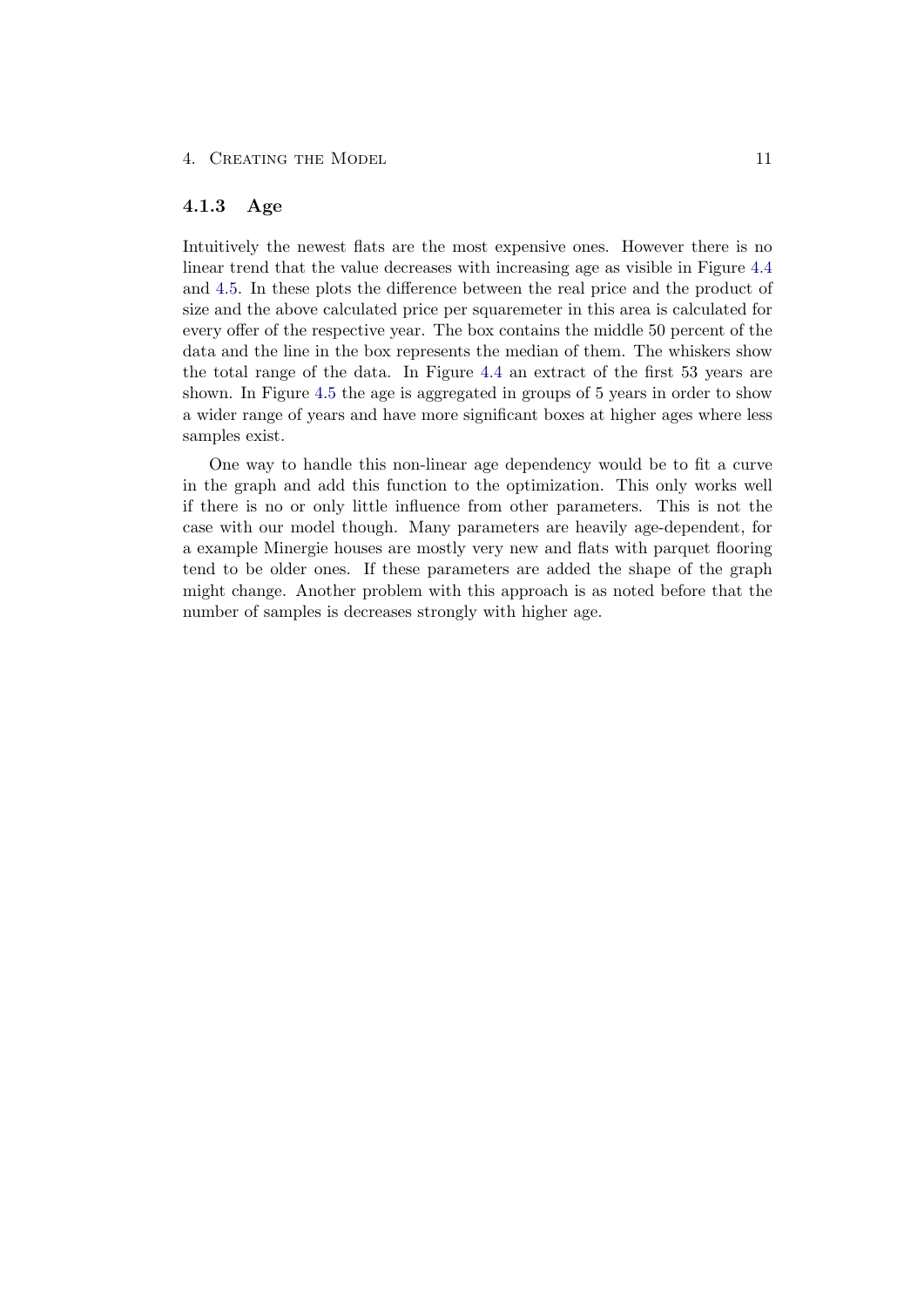<span id="page-13-1"></span><span id="page-13-0"></span>

Figure 4.4: Price deviation for different ages

Figure 4.4: Price deviation for different ages



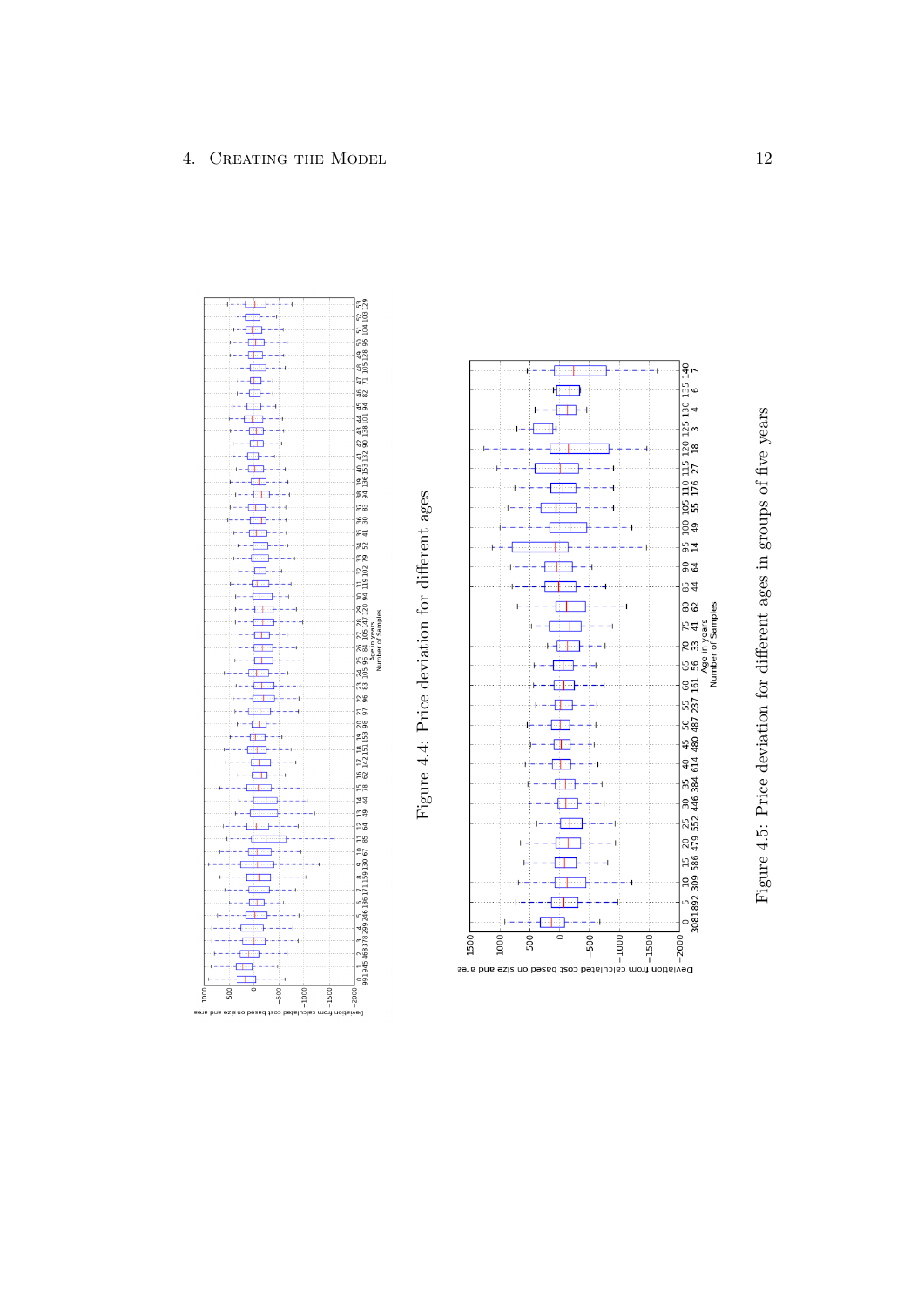A second, more suitable approach therefore is to group several years with similar value and handle these groups as binary parameters. The size of these groups can then be adjusted to the number of samples which leads to more years grouped together with rising age. Based on these plots the following groups have been formed: 1955-1977, 1978-1992, 1993-2005, 2006-2009, 2010-2013

#### <span id="page-14-0"></span>4.1.4 Floor

To see whether the floor has an influence on the the price the difference between real price and the price estimation based on location and size is again shown as a box-plot in Figure [4.6.](#page-14-2) This relationship is clearly not linear and has to be handled in another way. As the number of samples for floors higher than five is comparatively low with a very high spread these floors can be discarded. The remaining six floors (0-5) can then be used as binary parameters.



<span id="page-14-2"></span>Figure 4.6: Price deviation for different floors

#### <span id="page-14-1"></span>4.1.5 Binary Parameters

The remaining features are either existent or not. If one of the keywords exists in the description the variable is one and otherwise it is zero. In order to verify results from the regression the impact of each of the feature was assessed separately.

This can be done by comparing the difference between the real price and the price based on location and size of the flats  $\Delta P$  which have this feature with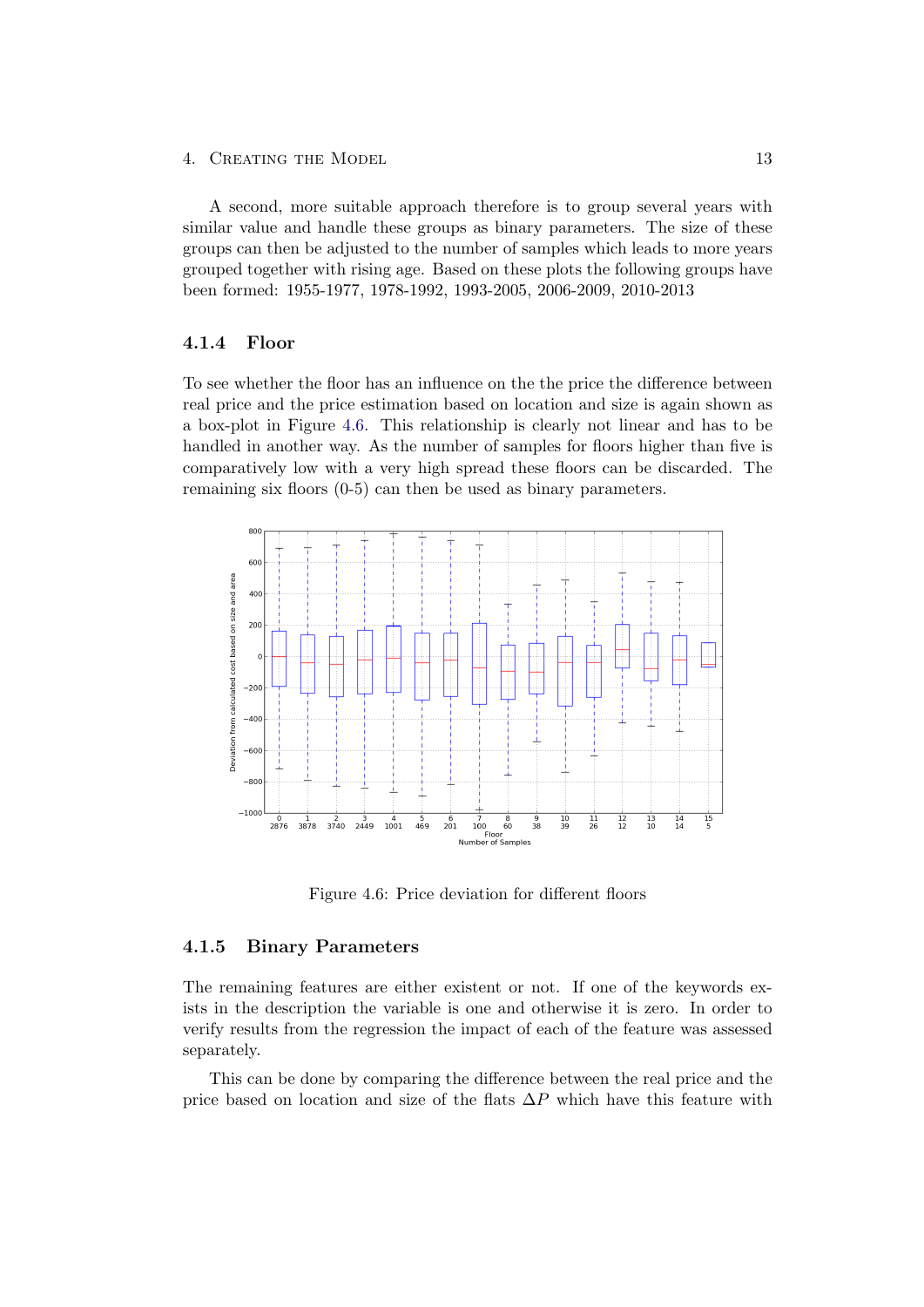the ones without it. In Figure [4.7](#page-15-0) these deviations are plotted as a histogram in the background. Subsequently it is possible to fit a normal distribution in this histogram. These are visualized in the foreground of Figure [4.7.](#page-15-0) The parameters of these fits can then be compared to determine the impact of this feature. If the average value of the fits are very close to each other this feature is probably not very important, whereas if they differ substantially it has a high influence. For the parameter 'Minergie' we can see from Figure [4.7](#page-15-0) that a flat containing this feature is on average more than 200 CHF more expensive than a flat without it.



<span id="page-15-0"></span>Figure 4.7: Price deviation for different floors

However not only the difference of the average value  $\overline{\Delta P}$  of the plot plays a role when comparing the similarity of two standard deviations. A standard distribution also contains the variance as a parameter which should be considered. If the parameter contains a lot of noise, leading to a high variance, a difference in the average value is probably not as meaningful as if the variance is very low and there is only little noise. However, if the features should be ranked by importance it is necessary to combine these two parameters to single one. One way to do this is to use Equation [4.1](#page-15-1) which is also used by the Fisher Linear Discriminant to find the best baseline for a standard distribution in two groups of more dimensional points.[\[6\]](#page-22-6)

$$
J = \frac{|\mu_1 - \mu_2|^2}{\sigma_1^2 + \sigma_2^2} \tag{4.1}
$$

<span id="page-15-1"></span>This can be calculated for all parameters to be able to rank them by importance. The results can be found in Table [4.1.](#page-16-0) This ranking is needed if it is necessary to reduce the number of parameters in case the dataset is not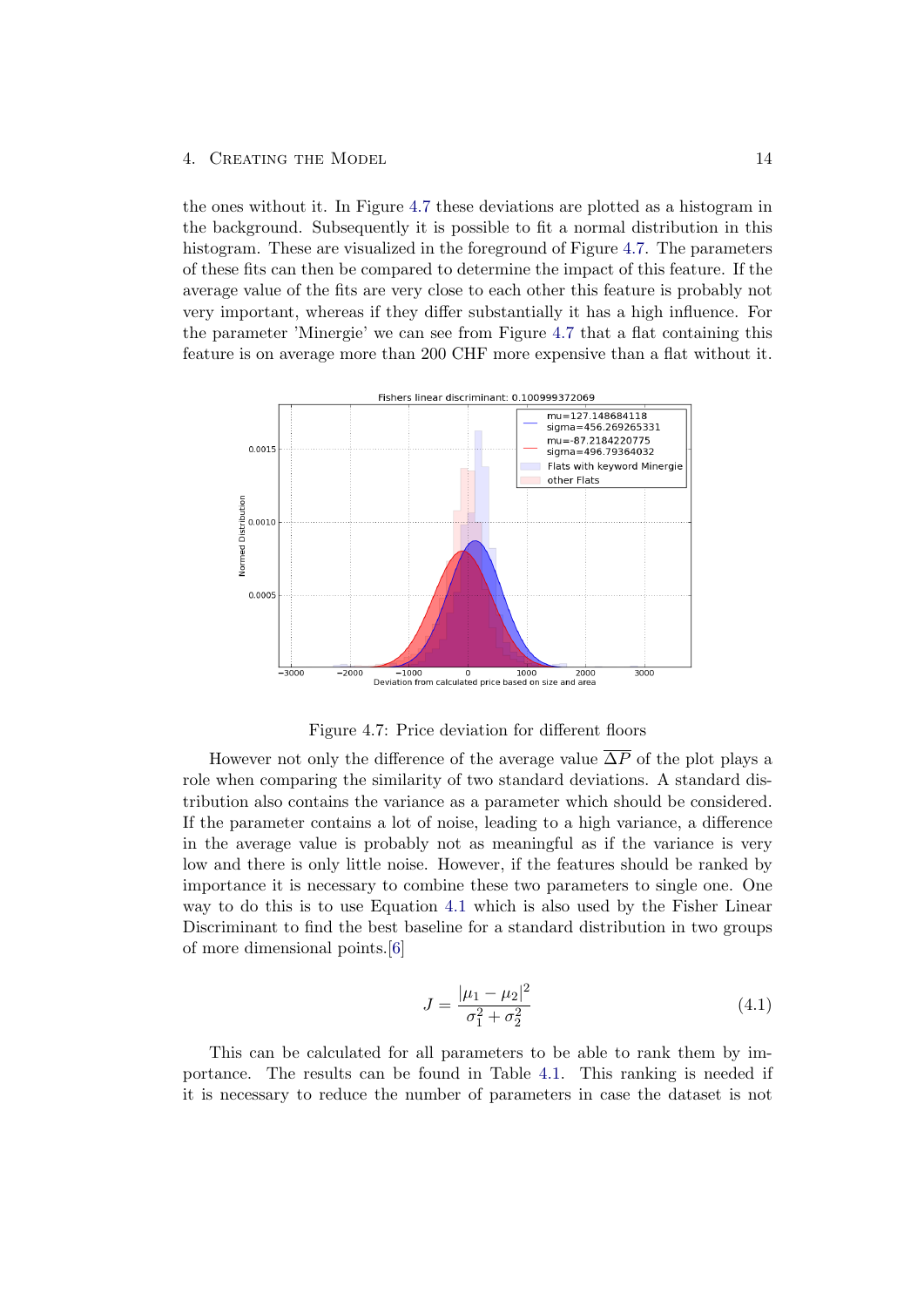| Parameter       | JF isher                               | $\overline{\Delta P}$ |
|-----------------|----------------------------------------|-----------------------|
| minergie        | 0.100 999 372 1                        | 214.367 106 195 5     |
| wheelchair      | 0.028 323 360 8                        | 120.569 055 125 2     |
| floor heating   | 0.015 383 751 4                        | 89.3698566964         |
| washer          | 0.013 941 842 3                        | 83.945 497 939 9      |
| stone floor     | 0.0123545506                           | 74.378 741 316 5      |
| Floor 0         | 0.008 635 527 2                        | 58.7546619858         |
| dishwasher      | 0.006 377 649 4                        | 54.239 046 55         |
| lift            | 0.004 195 85                           | 45.759 608 358 9      |
| Floor 3         | 0.001 250 259 5                        | 24.322 405 835 1      |
| central heating | 0.001 232 014 9                        | $-22.05587$           |
| laminat         | 0.001 170 909 2                        | $-20.395990078$       |
| Balcony         | 0.000 905 383                          | $-21.4227356312$      |
| Floor 2         | 0.000 744 504 3                        | $-17.9019102477$      |
| shower          | 0.000 549 647 4                        | $-16.6620842619$      |
| view            | 0.000 196 286 9                        | $-10.5365852878$      |
| Floor 1         | $4.550455 \times 10^{-5}$              | 4.43531               |
| parking         | $3.146\,036 \times 10^{-5}$            | 3.95102               |
| parkett         | 0.000 026 067                          | $-3.373302421$        |
|                 | Table 4.1: Siginificance of Parameters |                       |

<span id="page-16-0"></span>large enough to have meaningful results using all of them. The difference of the average can then also be used to verify the results of the regression.

Some values may seem counter-intuitive in the first place. One example is the negative  $\overline{\Delta P}$  for balcony, which might imply that balconies decrease the value of a flat. As this analysis ignores the value of other parameters this implication is not right. Balconies for example can not be found in the ground floor and as we can see in the same table the ground floor has a quite high value. Values with balconies are therefore mainly compared with flats in the ground floor which are mostly more expensive.

This verification can however only be done in a qualitative way because some of the parameters are not linear independent. If a parameter is therefore assessed separately the difference in the average value can contain parts of other parameters which correlate with this one. An example is that all Minergie houses are most likely new as this standard is very new. As we have both the age and the Minergie feature in the regression the value of the separate inspection will include also values from other parameters which correlate with this one.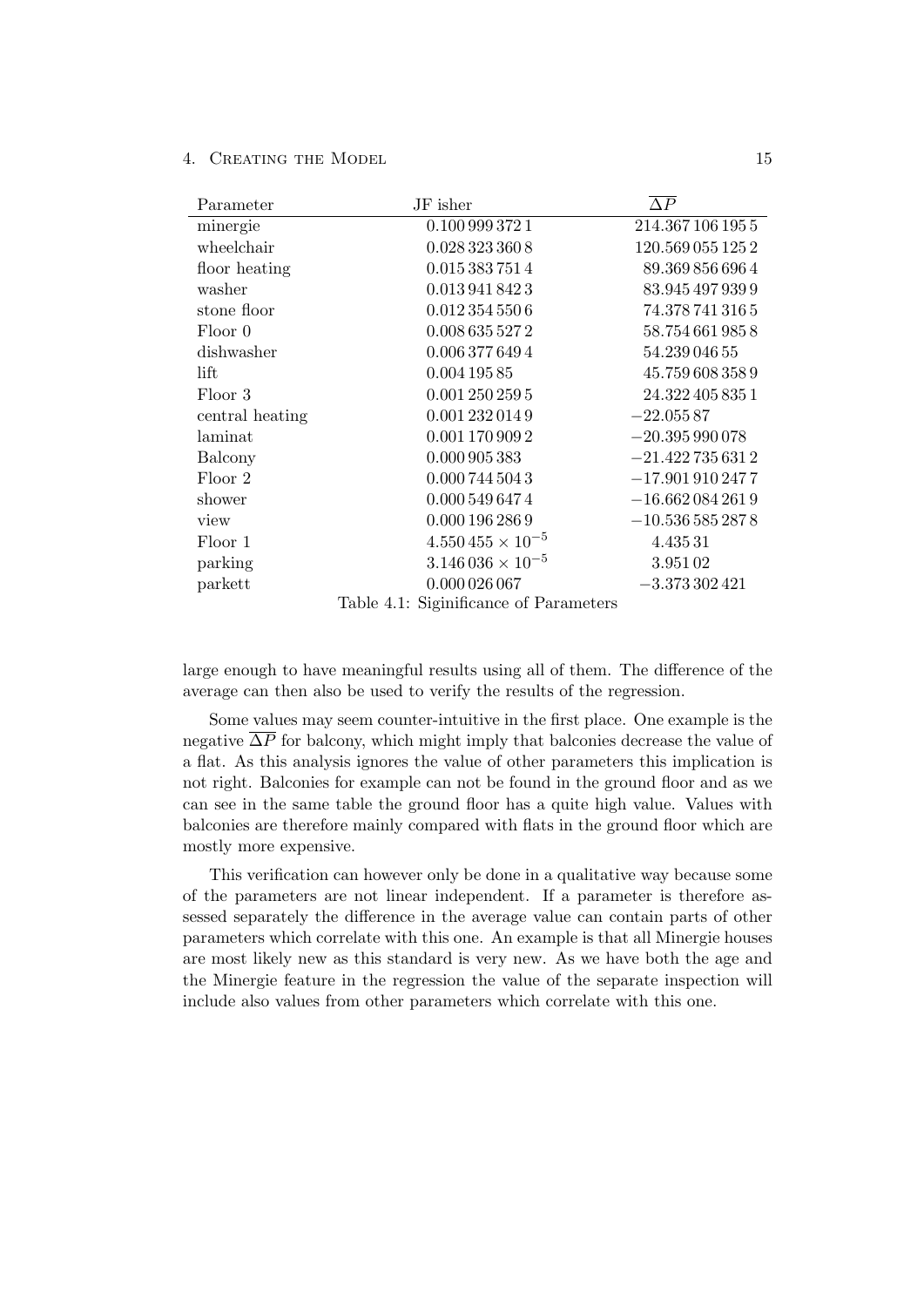### <span id="page-17-0"></span>4.2 Models

#### <span id="page-17-1"></span>4.2.1 Absolute Model

<span id="page-17-3"></span>If the linear model described previously is used the function of the price  $P$  is a sum of the properties of the flat  $x_i$  multiplied with their respective coefficients  $a_i$ 

$$
P = \sum_{i=1}^{n} a_i x_i \tag{4.2}
$$

This requires that all properties are linear. Most of the parameters are now in a binary form which can directly be used in a linear model. The only two parameters which are not binary are the size and the location. As confirmed before the size can be modelled as a linear parameter. However, the coefficient calculated when using it as such would be the price per squaremeter which we know is different for different areas. To be able to have a common coefficient for all areas we therefore need to first multiply the size with the price per squaremeter for this area. Consequently we already have included the only non-linear parameter in the model. The coefficient calculated now is simply the share of the final price which is based on the size and the location of a flat. The coefficients of the other parameters are then the absolute value in CHF of the respective feature.

If the Equation [4.2](#page-17-3) is now set up for every object in the database an overdetermined system of equations is obtained. The coefficients can then be computed using the least-squares-method.[\[7\]](#page-22-7)

#### <span id="page-17-2"></span>4.2.2 Relative Model

Another possibility is that the features do not have an absolute value but instead increase the final price by a relative amount. This is only applicable for binary parameters and not for the size and location. For this a reference is needed. This reference is the base price which is the price of the flat without any features. From the previous regression this would be the first addend meaning the product of the size S, the average price per squaremeter in this area  $p_{avg}$  and the coefficient defining the share of the final price of this product  $x_1$ . Using this as a factor for the binary parameter  $a_i$  leads to Equation [4.3](#page-17-4)

$$
P = S \cdot p_{avg} \cdot x_1 + S \cdot p_{avg} \cdot x_1 \sum_{i=2}^{n} a_i x_i \tag{4.3}
$$

<span id="page-17-4"></span>Because this is a non-linear equation the ordinary least-squares algorithm can not be used here. Instead a iterative algorithm such as the Trust-Region-Reflective Optimization [\[8\]](#page-22-8) is necessary. As this is an iterative algorithm appropriate initial coefficients must be chosen. As a flat start  $x_1$  was set to 1 and all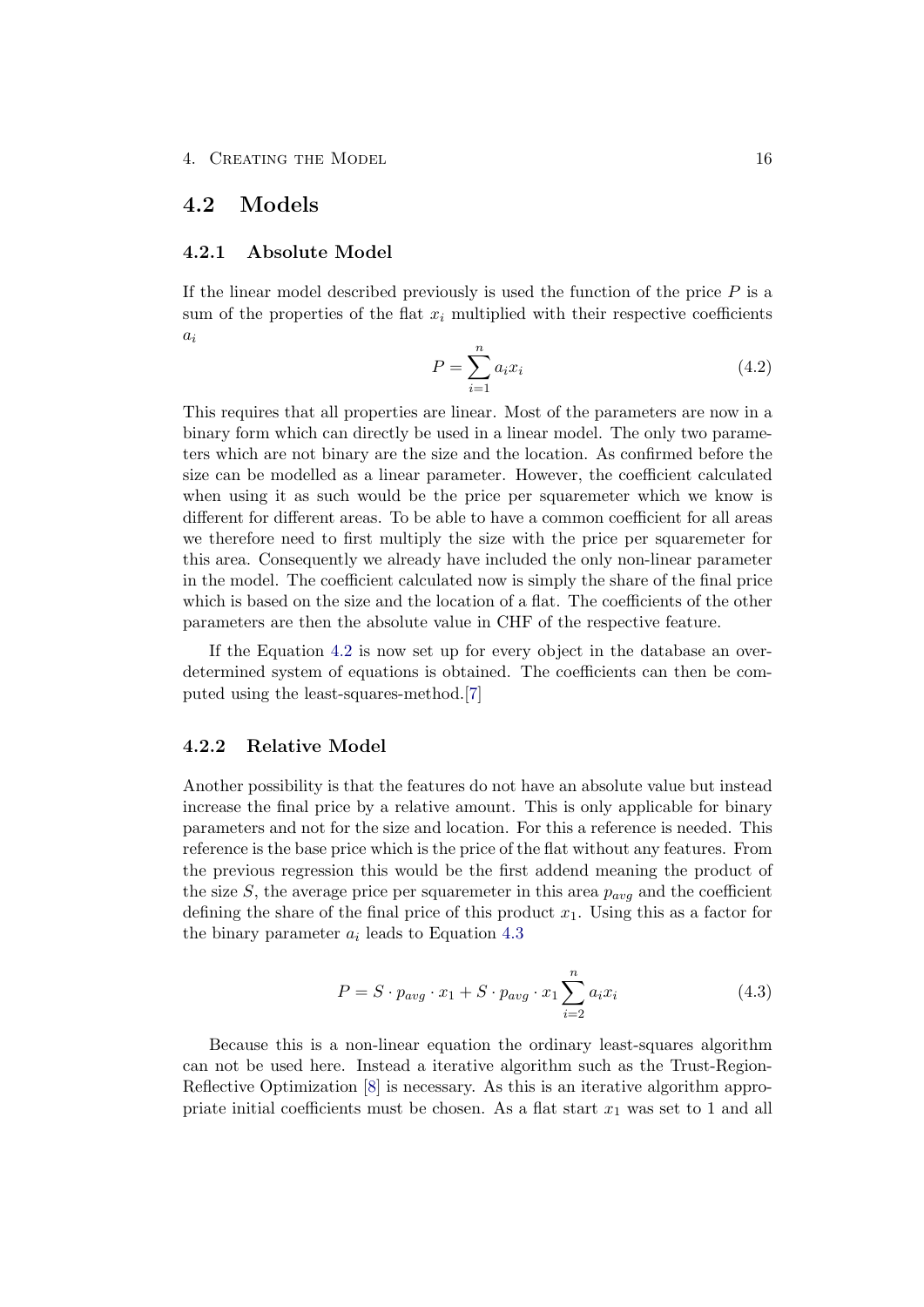other coefficient were set to 0. This would mean that the price only depends on the size and the location of the flat which seems to be a good first estimation from the previous realisings. Using different starting values, e.g. setting all  $x_i$ to zero did not change the result. The regression therefore seems to converge nicely with the starting values only having an impact on the number of iterations necessary to reach the optimum.

### <span id="page-18-0"></span>4.3 Overfitting/Boundaries

In the beginning a simple recursion with all parameters lead to high positive and negative coefficients which did not match at all the outcome of the investigation of the single parameters. A recursion with only a few variables by contrast lead to all positive coefficients which matches the previous findings quite well. This problem is widely known as overfitting [\[9\]](#page-22-9), which means that there are too many parameters for a too small dataset. The dataset can then be fitted almost perfectly by the parameters but the results will not describe the underlying relationship. Instead the noise of the data is modelled. Especially if there is a strong correlation between parameters these parameters can then not be distinguished well enough and it is possible that they eliminate each other by having contrary, very high coefficients.

In order to assess whether overfitting happened the results from the regression can be compared with the individual parameters examined above. Due to the strong correlation of some parameters it is not possible to compare actual numbers, but the trends are sufficient to judge the result.

A second way to check for overfitting is cross-validation. The dataset is then randomly divided in two groups. One group is then used to train the model. This model is then also applied on the second group. If the residuals of both groups are similar distributed no overfitting has occurred.

If overfitting has been observed there are two options for coping with it. The first option is to purge variables, preferably the least significant ones based on the analysis above. The other option is to introduce boundaries for the variables. From the investigation of the different parameters above it is possible to tell whether the parameter increases or reduces the price. Most of the variables are features, which should not reduce the value of the object. For these parameter it is possible to set the lower boundary to zero. This helps because it is not possible that two strongly correlated parameters eliminate each other by having an opposing sign.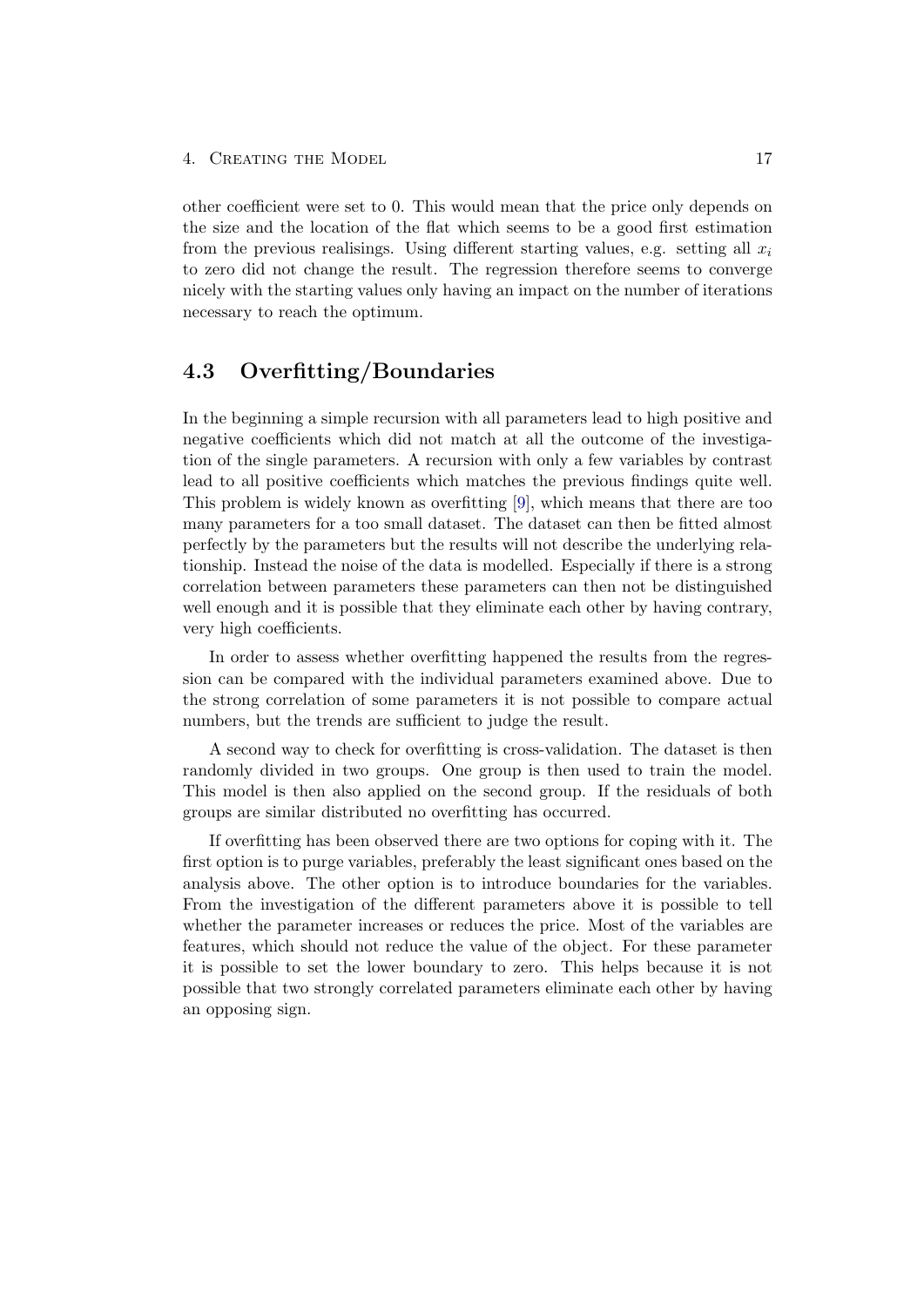## CHAPTER<sub>5</sub> Results

<span id="page-19-0"></span>In the end, with about 20'000 usable offers it was not even necessary to introduce boundaries to achieve a meaningful result. This applies for both the model with the absolute values as well as the model with relative values.

The coefficients determined by the minimisation of the functions of the two models can be found in Table [5.1.](#page-20-0) The coefficients in the absolute model represent the price in CHF whereas the coefficients in the relative model except  $x_1$  need to be multiplied with  $x_1$ , the size and the averaged price per squaremeter in this area in order to calculate a price. The latter lies between  $15CHF/m<sup>2</sup>$  in rural areas and  $40CHF/m^2$  in city centres.

The most obvious way to analyse the results of the regression is to look at the residuals of each row. In this case the residual the difference of the real price and the price based on the model. In Figure [5.1](#page-19-1) and [5.2](#page-19-2) the percentage deviation of all objects are shown for the absolute and relative model respectively.



<span id="page-19-2"></span><span id="page-19-1"></span>Figure 5.1: Percentage deviation for Figure 5.2: Percentage deviation for the absolute model the relative model

For the cross-validation the data has been randomly divided in a set of 15000 samples for training and about 5000 samples for the validation. The distribution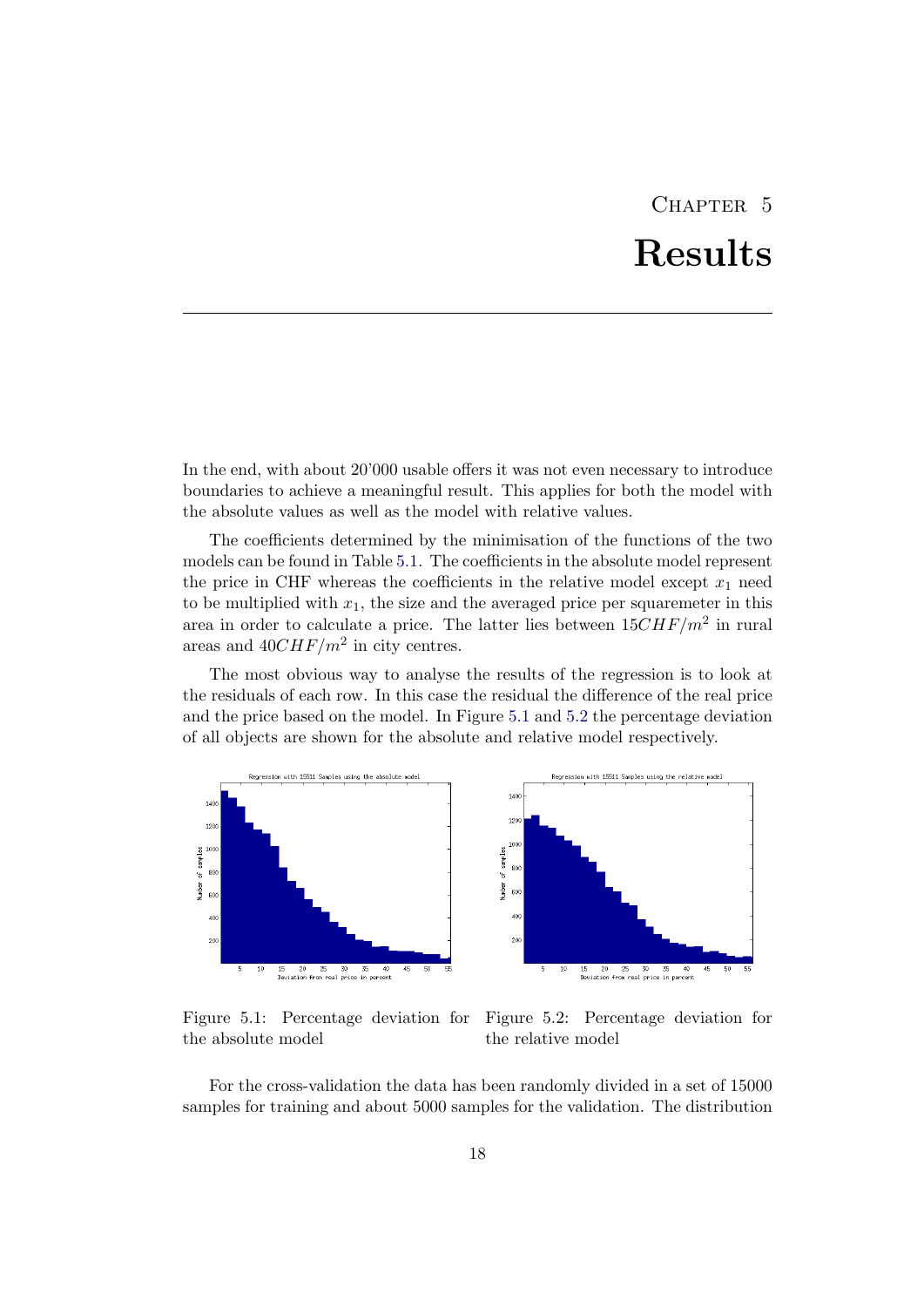5. Results 19

<span id="page-20-0"></span>

| Parameter                                   | coefficient (absolute model) | coefficient (relative model) |  |  |  |  |
|---------------------------------------------|------------------------------|------------------------------|--|--|--|--|
| price from size and loc.                    | 0.908 227 455 4              | 0.918 272 051 4              |  |  |  |  |
| balcony                                     | $-10.9560855848$             | $-0.0253580944$              |  |  |  |  |
| dishwasher                                  | 1.078 693 003 4              | 0.0130309544                 |  |  |  |  |
| lift                                        | 71.690 209 006 8             | 0.049 339 2174               |  |  |  |  |
| washer                                      | 25.841 589 539 7             | 0.0023621292                 |  |  |  |  |
| parking                                     | 2.818 163 376 7              | $-0.0031677706$              |  |  |  |  |
| minergie                                    | 59.8109961105                | 0.0162813341                 |  |  |  |  |
| wheelchair                                  | 32.364 235 729 6             | 0.023 632 580 9              |  |  |  |  |
| shower                                      | $-2.5196246252$              | $-0.0165718833$              |  |  |  |  |
| tub                                         | 2.299 106 176 2              | $-0.0076545451$              |  |  |  |  |
| view                                        | 42.049 103 751 4             | 0.0382286605                 |  |  |  |  |
| floor $0$                                   | 81.850 450 825 9             | 0.039 855 622 9              |  |  |  |  |
| floor $1$                                   | 53.6180515317                | 0.029 685 860 4              |  |  |  |  |
| floor 2                                     | 47.394 403 472 9             | 0.019 497 153 2              |  |  |  |  |
| floor 3                                     | 64.385 673 284 5             | 0.0126903083                 |  |  |  |  |
| floor 4                                     | 88.8723238444                | 0.018 454 937 2              |  |  |  |  |
| floor 5                                     | 79.0446835846                | 0.039 255 511 2              |  |  |  |  |
| central heating                             | $-21.1091570048$             | $-0.0208352574$              |  |  |  |  |
| floor heating                               | $-5.3426660389$              | $-0.0182633897$              |  |  |  |  |
| laminate                                    | $-11.5940799198$             | $-0.0297965833$              |  |  |  |  |
| parquet                                     | 6.420 474 684 6              | $-0.0073253311$              |  |  |  |  |
| stone floor                                 | 8.9876344344                 | 0.0078610139                 |  |  |  |  |
| 2010-2013                                   | 176.928 865 910 9            | 0.064 378 769 3              |  |  |  |  |
| 2006-2009                                   | 66.264 059 574 6             | 0.0216056986                 |  |  |  |  |
| 2000-2005                                   | 7.811 470 640 8              | $-0.0079556819$              |  |  |  |  |
| 1993-2000                                   | $-35.6842142153$             | $-0.0038308412$              |  |  |  |  |
| 1978-1992                                   | $-82.9040865506$             | $-0.0515175558$              |  |  |  |  |
| 1955-1977                                   | 15.794 270 868 2             | 0.002 921 878 8              |  |  |  |  |
| 1800-1955                                   | 40.628 312 077 0             | $-0.0099434374$              |  |  |  |  |
| Table 5.1: Coefficients from the regression |                              |                              |  |  |  |  |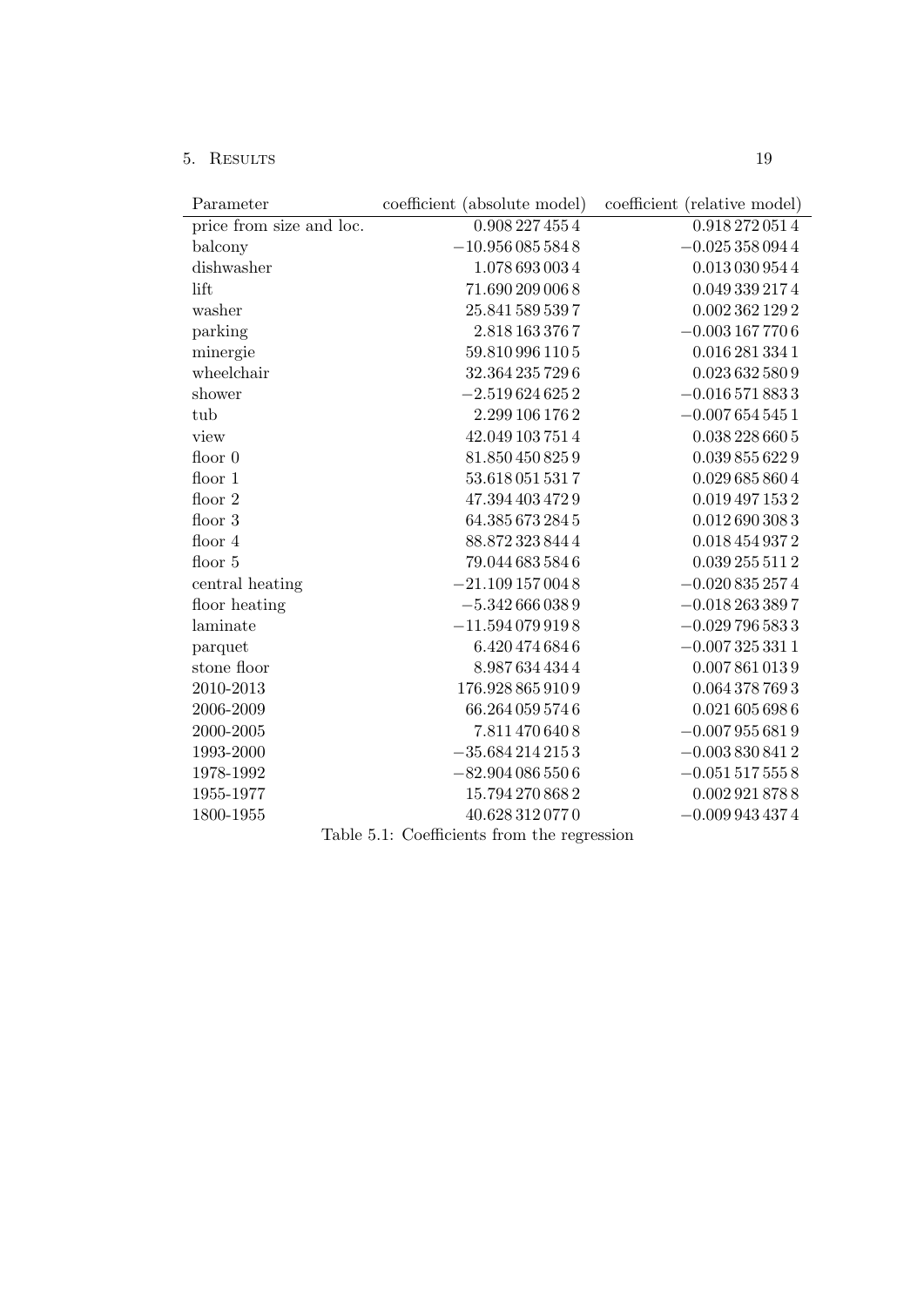#### 5. Results 20

of the residuals of the validation samples using the coefficients calculated with the training samples is very similar to the distribution of the residuals of a regression with all samples. For the absolute model these distributions are shown in Figure [5.3](#page-21-0) and [5.4.](#page-21-1) For the relative model the results are likewise. It is therefore unlikely that overfitting occurred.



absolute model

<span id="page-21-1"></span><span id="page-21-0"></span>Figure 5.3: Absolute deviation for the Figure 5.4: Absolute deviation for in the cross-validation

There can be several reasons for deviations from the model. The first one obviously is that the model is not precise enough. This can also be due to the fact that only common features could be taken into account. Perhaps a flat has some fancy features or ugly damages which are not in our model and increase or decrease the price tremendously. Another reason can be that the object is simply too cheap or too expensive.

With the current data it is not possible to distinguish these reasons. One way to do this would be to look how long the objects are offered. Too expensive offers should then be visible longer than cheap ones. If this applies in most cases the deviations are probably due to wrong pricing. If this is not the case the model is not precise enough.

All in all both models seem to fit most of the objects quite well. More than 50% of the offers deviate less than 170 CHF from the calculated price of the absolute model. Both models performed similar with the absolute model resulting in slightly better result. This means that the truth most likely lies somewhere in between, meaning that the price of a feature has an absolute part and one depending on the location. Unfortunately the dataset was not big enough to use both models simultaneously and therefore determine the ratio of the relative and absolute parts for the parameters.